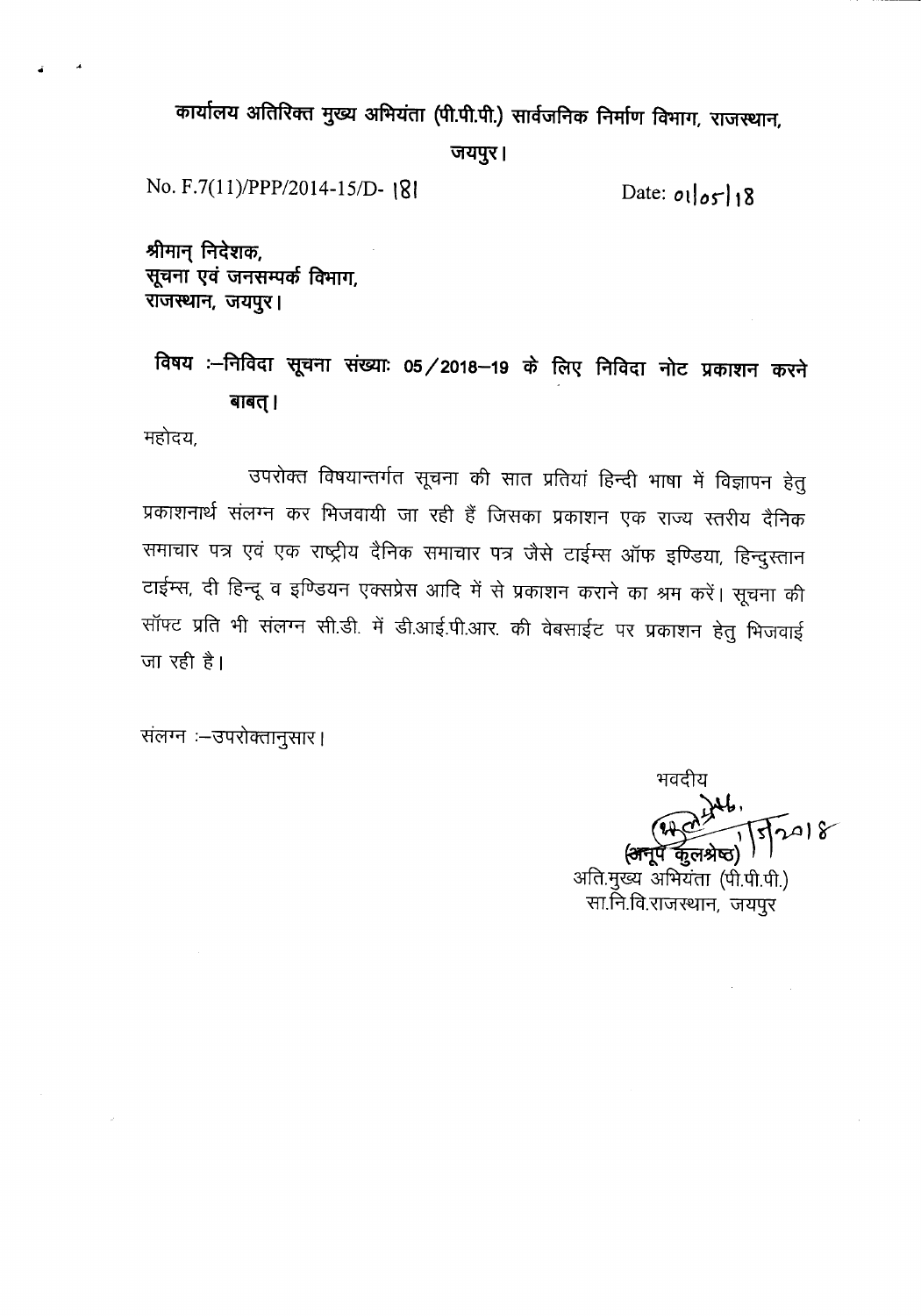## OFFICE OF THE ADDITIONAL CHIEF ENGINEER (PPP) P.W.D., RAJASTHAN, JAIPUR No. F.7 (11)/PPP/2014-15/D-181

Date:  $0105$  18

# NIT No. *05/2018-19* EXPRESSION OF INTEREST

On behalf of Hon'ble Governor of Rajasthan, Public Works Department, Rajasthan (India), Expression of Interest (EoI) for appointment of Social Development Specialist in specified format are invited for Consultancy Services for preparation of Social Safeguard Management Plan development for *ADB/WB* funded highways under Rajasthan State Highway Development Programme (RSHDP) and its implementation.

The EoI document can be viewed or / and downloaded from website:<br>http://sppp.rajasthan.gov.in, http://www.nwd.rajasthan.gov.in http://www.pwd.rajasthan.gov.in and http://eproc.rajasthan.gov.in from 07.05.2018. Any further amendments to the EoI documents shall only be made available on above websites; as such prospective Consultants are expected to visit the above websites for the same.

 $748$ 

 $(An60pKulshr ds$ ha) Additional Chief Engineer (PPP) PPP Division, Public Works Department, Nirman Bhawan, Jacob road Civil Lines Jaipur-302006 Email: aceppp.pwd@rajasthan.gov.in Tel: +91-141-2223547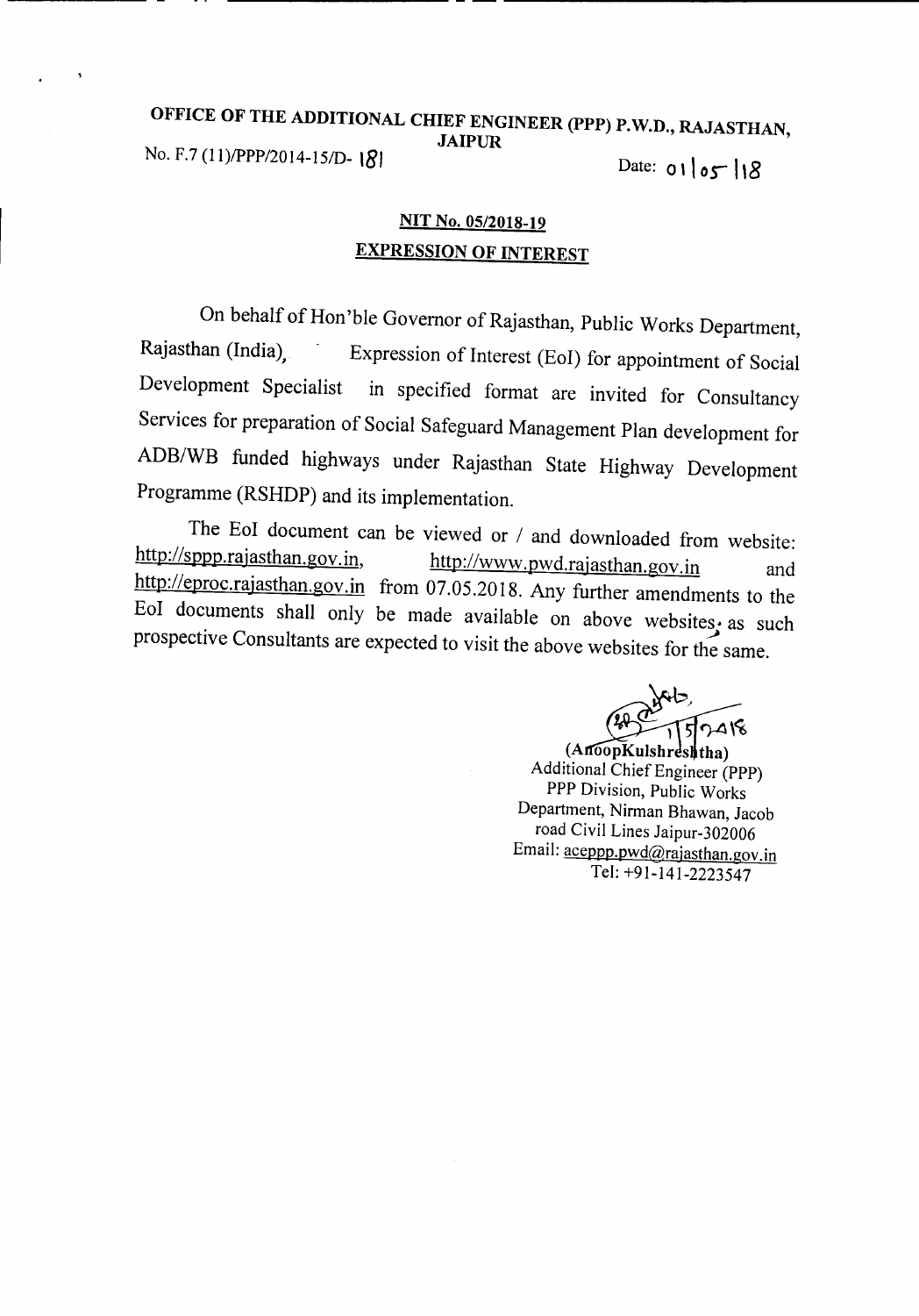## **GOVERNMENT OF RAJASTHAN OFFICE OF THE ADDITIONAL CHIEF ENGINEER (PPP) PUBLIC WORKS DEPARTMENT JACOB ROAD, CIVIL LINES JAIPUR (RAJASTHAN)**

### **NIT No. OS/2018-19**

## **EXPRESSION OF INTEREST**

Date:  $010518$ 

# **Project Name: Consultancy Services for Preparation of Social Safeguard Management Plan.**

# **Deadline for Submission: 06 June, 2018 upto 11:30 AM.**

- 1. The Public Works Department, Government of Rajasthan intends to avail services of Consultants for preparation of Social Safeguard Management Plan in accordance to safeguard standards of Multilateral Institutions (MIs) such as ADB *IWB* etc. for Rajasthan State Highways Development Program (RSHDP) and its Implementation.
- 2. The Government of Rajasthan through Additional Chief Engineer (PPP), PWD Rajasthan invites eligible individual consultant (Social Development Specialist) to register their interest in providing the services by submitting the following information:
	- a. Name, Address, Email, Telephone of the individual Consultant.
	- b. Detailed CV of individual Consultant.
	- c. Audited and/Certified financial Statement for the last 3 years.
	- d. Statement of major assignments undertaken with special emphasis on the type and scope of technical assistance provided to the Public Works Department("PWD") of the State of Rajasthan ("Rajasthan") and *I* or other government organization including PSUs in preparation/ evaluation of Social Management framework (SMF) & Compliance during planning and Construction Stage. Past experience on externally funded infrastructure projects should be mentioned explicitly.
- 3. The Goal of the Services is to evaluate adequacy and suitability of Social Safeguard Management Plan as per prescribe standards of MIs and to regularly monitor above aspects in Planning, design and construction phase of the programme in the State and to confirm that actions taken at each stage of the sub-project cycle comply with agreed procedure and standards.
- 4. The specific objective is Preparation of reports including all aspects on Social Safeguard Management in conformity with the RFCTLARR Rules, 2016 for assigned project roads organized into procurement packages and ensuring their compliance with respect to agreed guidelines during planning and construction stages in contract period.

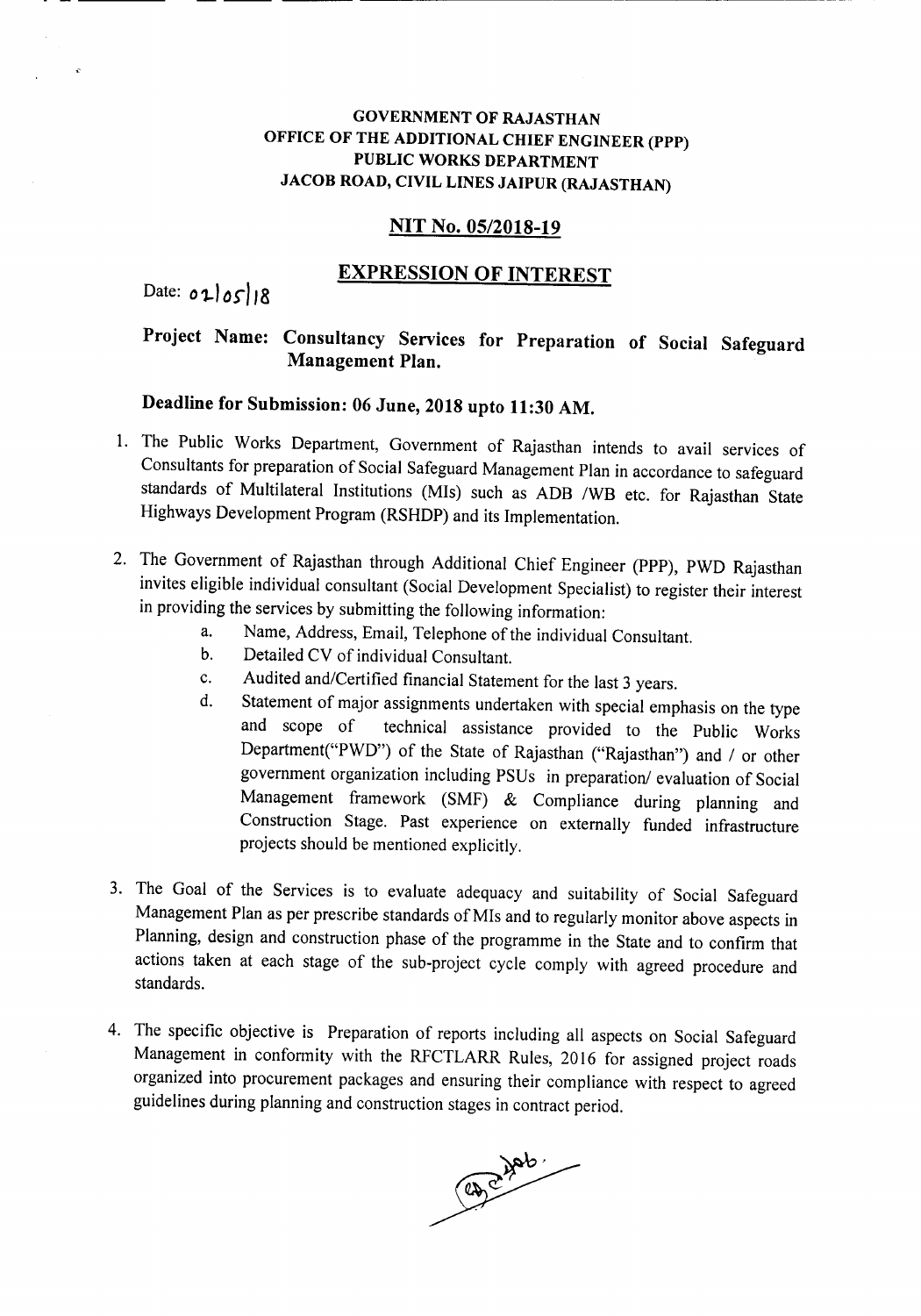- 5. The Consultants must possess experience of having worked for projects funded by Multilateral Agencies like *ADBI* World Bank etc. and should be well conversant with their guidelines with respect to Social Safeguards and Government of India/ Rajasthan rules and procedures.
- 6. The assignment requires services for about One (1) Year Full time with review and periodical extension for 2 Years.
- 7. The Terms of Reference (TOR) for the assignment are attached at Annexure-I. The Indicative TOR can be found at http://www.pwd.rajasthan.gov.in. http://eproc.rajasthan.gov.in and http://sppp.rajasthan.gov.in.
- 8. Further information can be obtained from the address below during office hours i.e. 09:30 to 18:00 hours.

Office of Additional Chief Engineer (PPP) Mr. Anoop Kulshreshtha, Nirman Bhawan, Jacob Road Civil Lines, Jaipur -302006, Rajasthan, India Tele: +91 141 2223547 Email: aceppp.pwd@rajasthan.gov.in

- 9. The Consultants should note that along with online submission of Expression of Interest, a physical copy of the Expression of Interest(Eol) shall be submitted in the office mentioned above on *1*before due date.
- 10.The Expression of Interest along with all relevant documents should be submitted online on https://eproc.rajasthan.gov.in before the due date and time. i.e. June 06, 2018 upto 11:30 Hrs 1ST.
- 11. Physical Expression of Interest (Eol) in sealed envelope, complete in all respect, shall be submitted in the office mentioned above on *1* before due date.
	- to the address above, on or before 06.06.2018 by 11:30 Hrs. 1ST.
	- a non-refundable Processing Fee of INR 1000/-(Rupees One Thousand) in the form of Demand Draft or Bankers Cheque in favour of " MD RISL" payable at Jaipur,
	- a non-refundable Application Fee in the form of Demand Draft or Bankers Cheque of INR *1001-* (Rupees One Hundred) (inclusive of taxes if any) payable at Jaipur in favour of " Project Director (PPP), PWD, Jaipur", if downloaded from websites.
- 12. The step wise procedure of requesting Expression of Interest through e-procurement portal of the Employer is detailed below:

Online submission of bids through Government of Rajasthan e-portal http://eproc.rajasthan.gov.in, can be made by the interested bidders after enrolling with

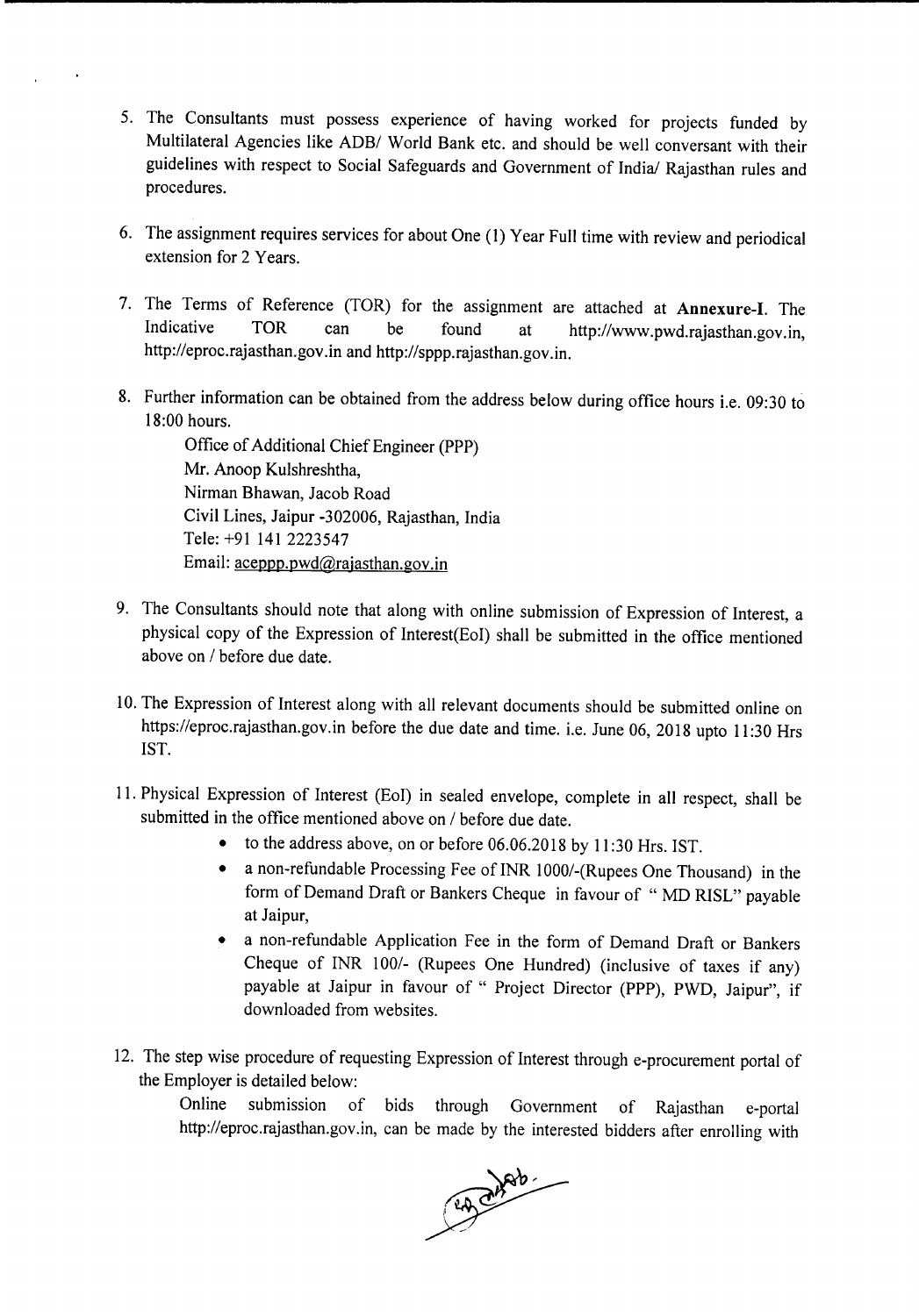the above mentioned web site using the option "Click here to Enroll". This enrollment is free at this point of time. Possession of a Valid Class WIII Digital Signature Certificate (DSC) in the form of smart card/e-token in the Company's name is a prerequisite for registration and participating in the bid submission activities through this web site. Digital Signature Certificates can be obtained from the authorized certifying agencies, details of which are available in the web site http://eproc.rajasthan.gov.in under the link "Information about DSC". The web site also has user manuals with detailed guidelines on enrollment and participation in the online bidding process. The user manuals can be downloaded for ready reference.

*~np,~*  $\sum_{\alpha} \sum_{\alpha} |z|$ 

 $(An \odot p$  Kulshreshtha) Addl. Chief Engineer (PPP), PWD, Rajasthan, Jaipur Date:  $oflog$  |18

#### No. F.7 *(1l)IPPP/2014-151D- \~ \*

Copy of information and necessary action to the following:-

- 1. PS to Principal Secretary, PWD, Govt., of Rajasthan, Jaipur.
- 2. PS to Secretary PWD, Govt. of Rajasthan, Jaipur.
- 3. Chief Engineer & *AS/CE* (Roads), PWD Rajasthan, Jaipur.
- 4. Additional Chief Engineer PWD Zone All
- 5. Superintending Engineer PWD PPP-I/PPP-II.
- 6. Project Director, PPP Jaipur.
- 7. PRO, PWD Rajasthan Jaipur to ensure the publication well before time.
- 8. System Analyst, PWD Rajasthan, Jaipur for uploading on PWD official Website.
- 9. Notice Board.

(Anoop Kulshr'eshtha) Addl. Chief Engineer (PPP), PWD, Rajasthan, Jaipur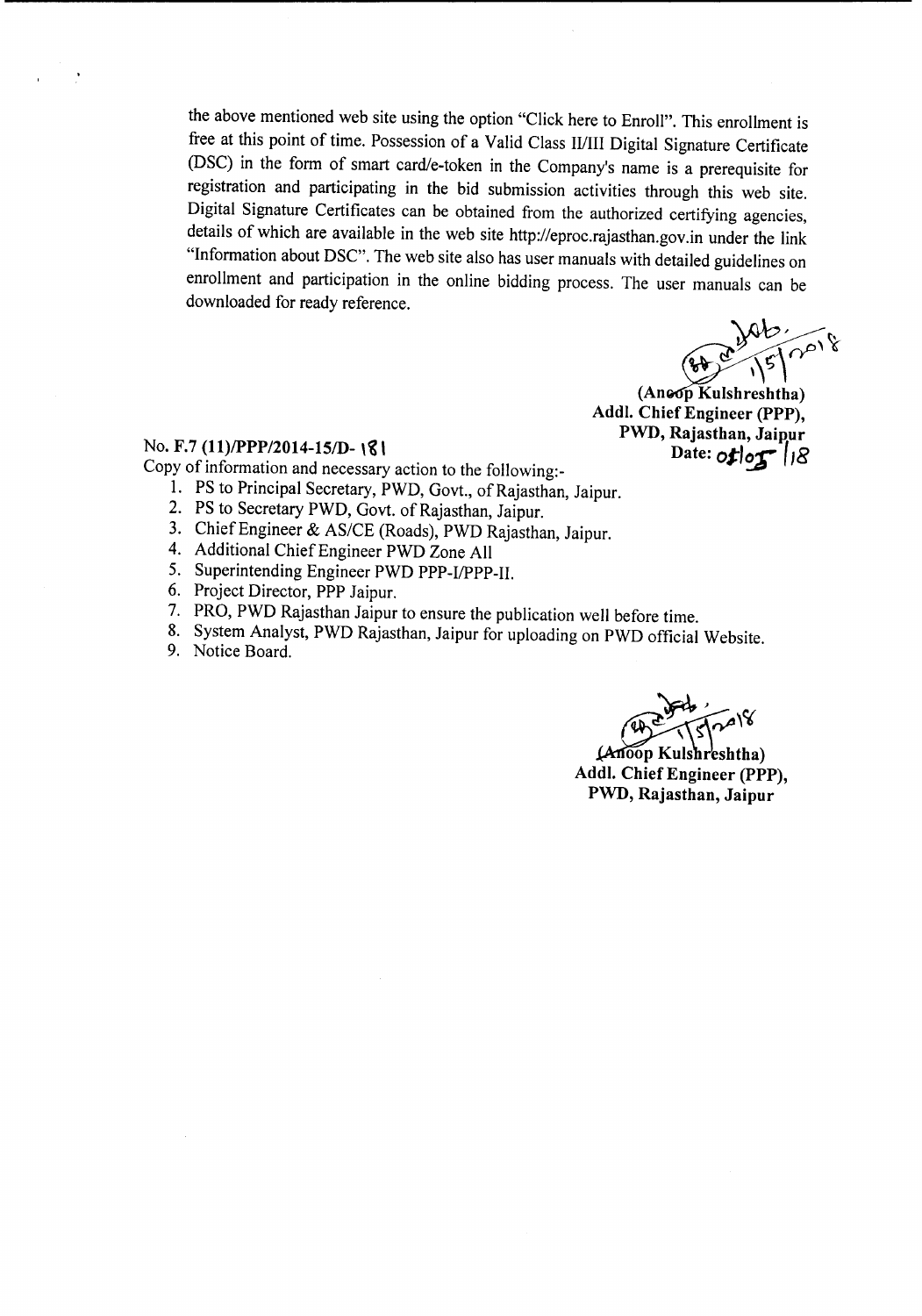# Terms of Reference for Social Development Specialist

Key Qualifications: Minimum of a Master's Degree in Social Sciences.

Experience: Minimum 10 years relevant work experience. The applicant should have served as Social Development and Gender Specialist for highway projects funded by organizations such as Asian Development Bank (ADB), World Bank (WB) etc. Experience in preparation and implementation of SIA/RAP would be important.

Estimated person-months: 1(One) Year (Full Time) with review and periodical extension for 2 Years.

Objectives: The consultant will prepare all documents related to SIA/RAP in conformity with the RFCTLARR Rules, 2016 and Social Safeguard Planning activities and to ensure completion of high quality planning documents as per social safeguard guidelines and frameworks of respective Funding Agencies, Government of India rules & procedures on behalf of PWD, Government of Rajasthan (GoR).

#### Key responsibilities:

The consultant shall assist in finalization of Resettlement Action Plan and Social Assessment for assigned project road(s).

Specific responsibilities of the Social Development Specialist are but not limited to the following:

- 1. Initiate and review the Terms of Reference to conduct the Social Assessments and support in hiring of the SIA Units.
- 2. Review and finalization of social safeguard instruments including SIA cum *SMP/RAP* documents. Also review other analytical tools required for investment design and implementation, to ensure incorporation of social development and management measures.
- 3. Prepare Gender Action Plan, Communication Strategy Action Plan, Capacity Building Plan, Labour Standard Plans, Livelihood Restoration Plan, GRM processes and Monitoring & Evaluation which are a part of the Resettlement Policy Framework and corridor specific SIA cum *SMP/RAP.*
- 4. Review progress of consultations with stakeholders conducted by SIA Units in each corridor.
- 5. Organize consultations and review progress with Contractor, SIA Units, implementing agency to ensure the minimization of induced impact and implementing of mitigation measures.